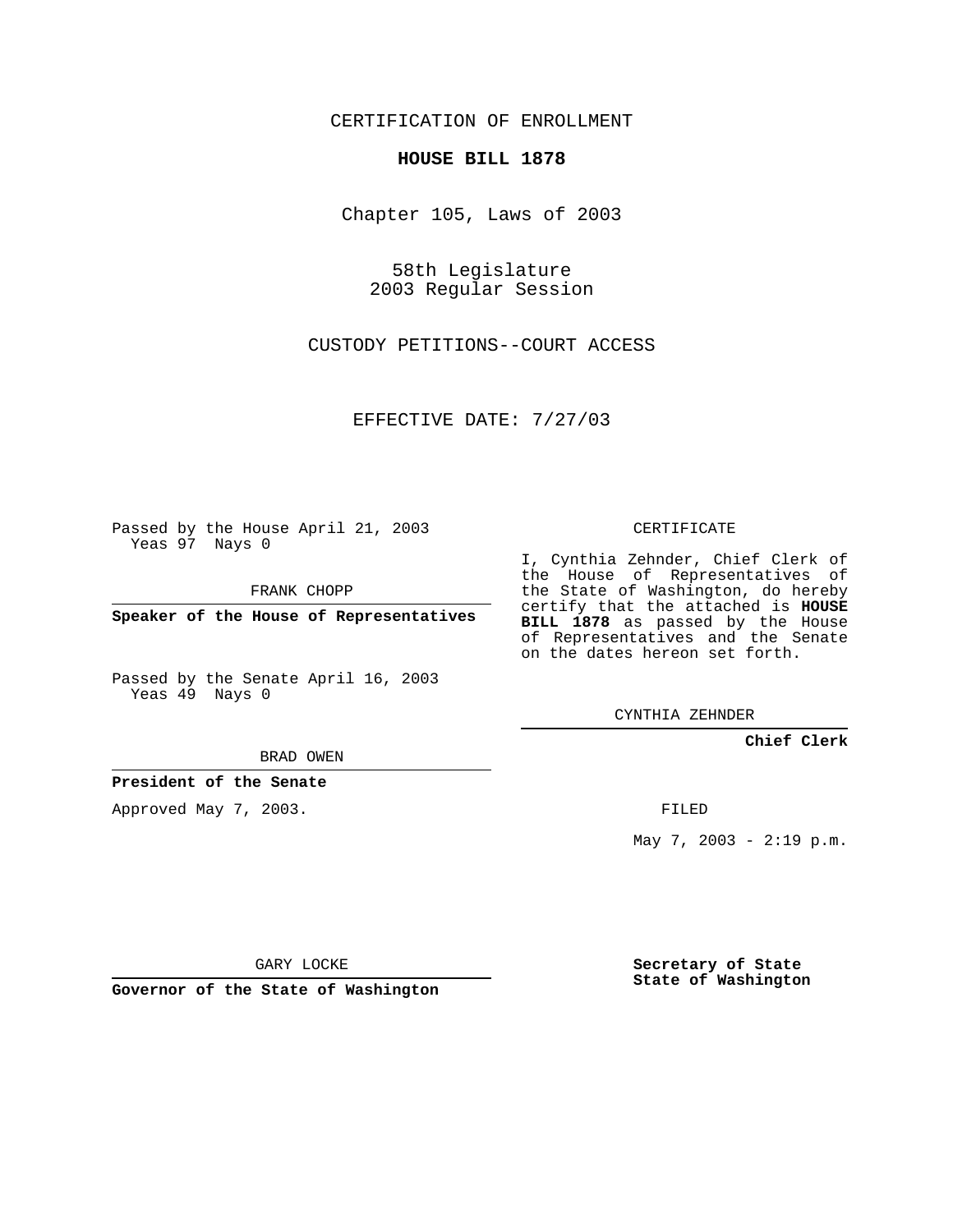## **HOUSE BILL 1878** \_\_\_\_\_\_\_\_\_\_\_\_\_\_\_\_\_\_\_\_\_\_\_\_\_\_\_\_\_\_\_\_\_\_\_\_\_\_\_\_\_\_\_\_\_

\_\_\_\_\_\_\_\_\_\_\_\_\_\_\_\_\_\_\_\_\_\_\_\_\_\_\_\_\_\_\_\_\_\_\_\_\_\_\_\_\_\_\_\_\_

## AS AMENDED BY THE SENATE

Passed Legislature - 2003 Regular Session

## **State of Washington 58th Legislature 2003 Regular Session**

**By** Representatives Dickerson and Pettigrew

Read first time 02/13/2003. Referred to Committee on Juvenile Justice & Family Law.

 AN ACT Relating to providing the courts access to information in third-party custody petitions; amending RCW 13.50.100, 26.10.030, and 43.43.830; adding new sections to chapter 26.10 RCW; and adding a new section to chapter 26.50 RCW.

BE IT ENACTED BY THE LEGISLATURE OF THE STATE OF WASHINGTON:

 NEW SECTION. **Sec. 1.** A new section is added to chapter 26.10 RCW to read as follows:

 (1) Before granting any order regarding the custody of a child under this chapter, the court shall consult the judicial information system, if available, to determine the existence of any information and proceedings that are relevant to the placement of the child.

(2) Before entering a final order, the court shall:

 (a) Direct the department of social and health services to release information as provided under RCW 13.50.100; and

 (b) Require the petitioner to provide the results of an examination of state and national criminal identification data provided by the Washington state patrol criminal identification system as described in chapter 43.43 RCW for the petitioner and adult members of the petitioner's household.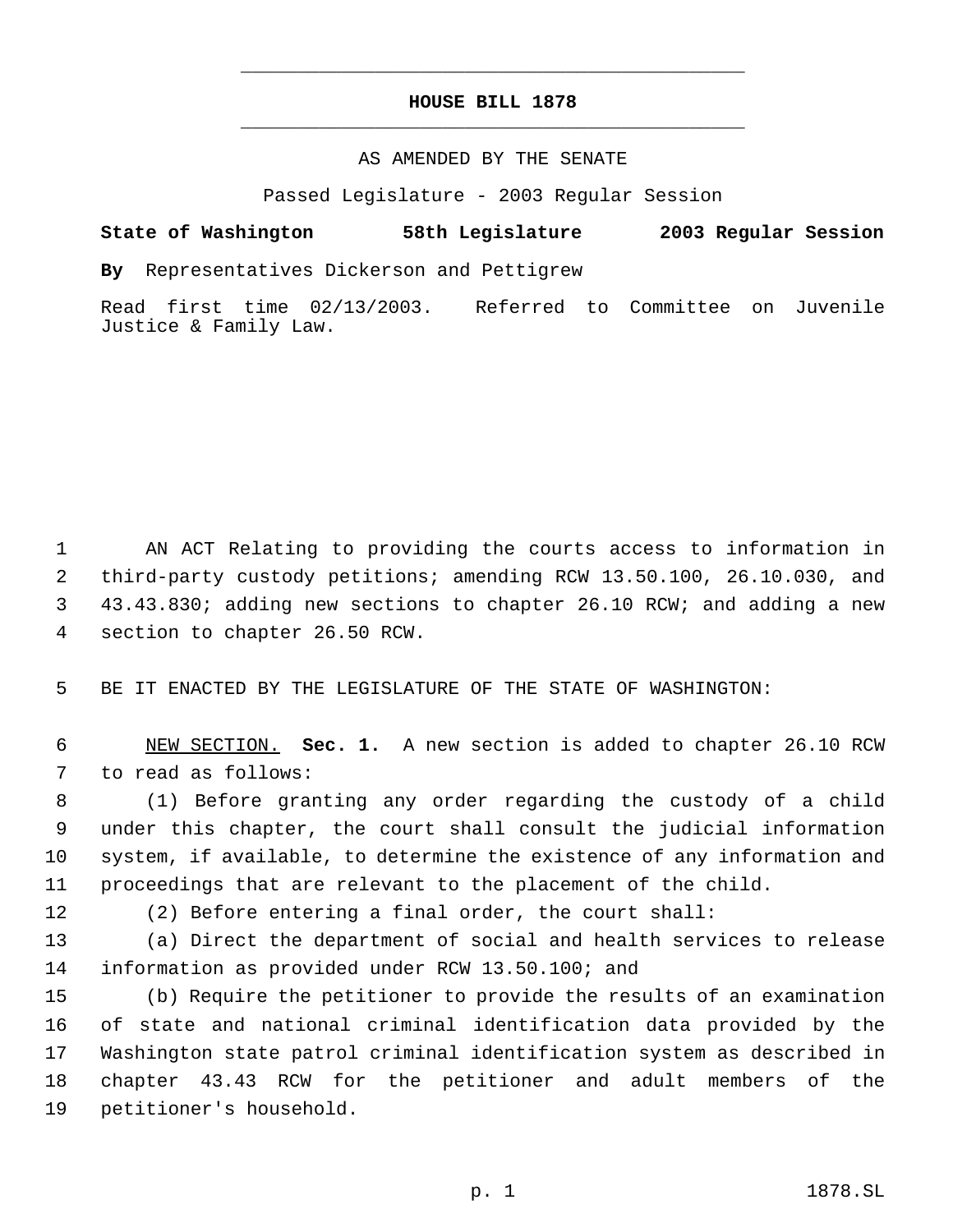**Sec. 2.** RCW 13.50.100 and 2001 c 162 s 2 are each amended to read as follows:

(1) This section governs records not covered by RCW 13.50.050.

 (2) Records covered by this section shall be confidential and shall be released only pursuant to this section and RCW 13.50.010.

- (3) Records retained or produced by any juvenile justice or care agency may be released to other participants in the juvenile justice or care system only when an investigation or case involving the juvenile in question is being pursued by the other participant or when that other participant is assigned the responsibility of supervising the juvenile. Records covered under this section and maintained by the juvenile courts which relate to the official actions of the agency may be entered in the statewide judicial information system. However, truancy records associated with a juvenile who has no other case history, and records of a juvenile's parents who have no other case history, shall be removed from the judicial information system when the juvenile is no longer subject to the compulsory attendance laws in chapter 28A.225 RCW. A county clerk is not liable for unauthorized release of this data by persons or agencies not in his or her employ or otherwise subject to his or her control, nor is the county clerk liable for inaccurate or incomplete information collected from litigants or other persons required to provide identifying data pursuant to this section.
- (4) Subject to (a) of this subsection, the department of social and health services may release information retained in the course of conducting child protective services investigations to a family or juvenile court hearing a petition for custody under chapter 26.10 RCW. (a) Information that may be released shall be limited to information regarding investigations in which: (i) The juvenile was an alleged victim of abandonment or abuse or neglect; or (ii) the petitioner for custody of the juvenile, or any individual aged sixteen or older residing in the petitioner's household, is the subject of a founded or currently pending child protective services investigation made by the department subsequent to October 1, 1998.
- (b) Additional information may only be released with the written consent of the subject of the investigation and the juvenile alleged to 37 be the victim of abandonment or abuse and neglect, or the parent,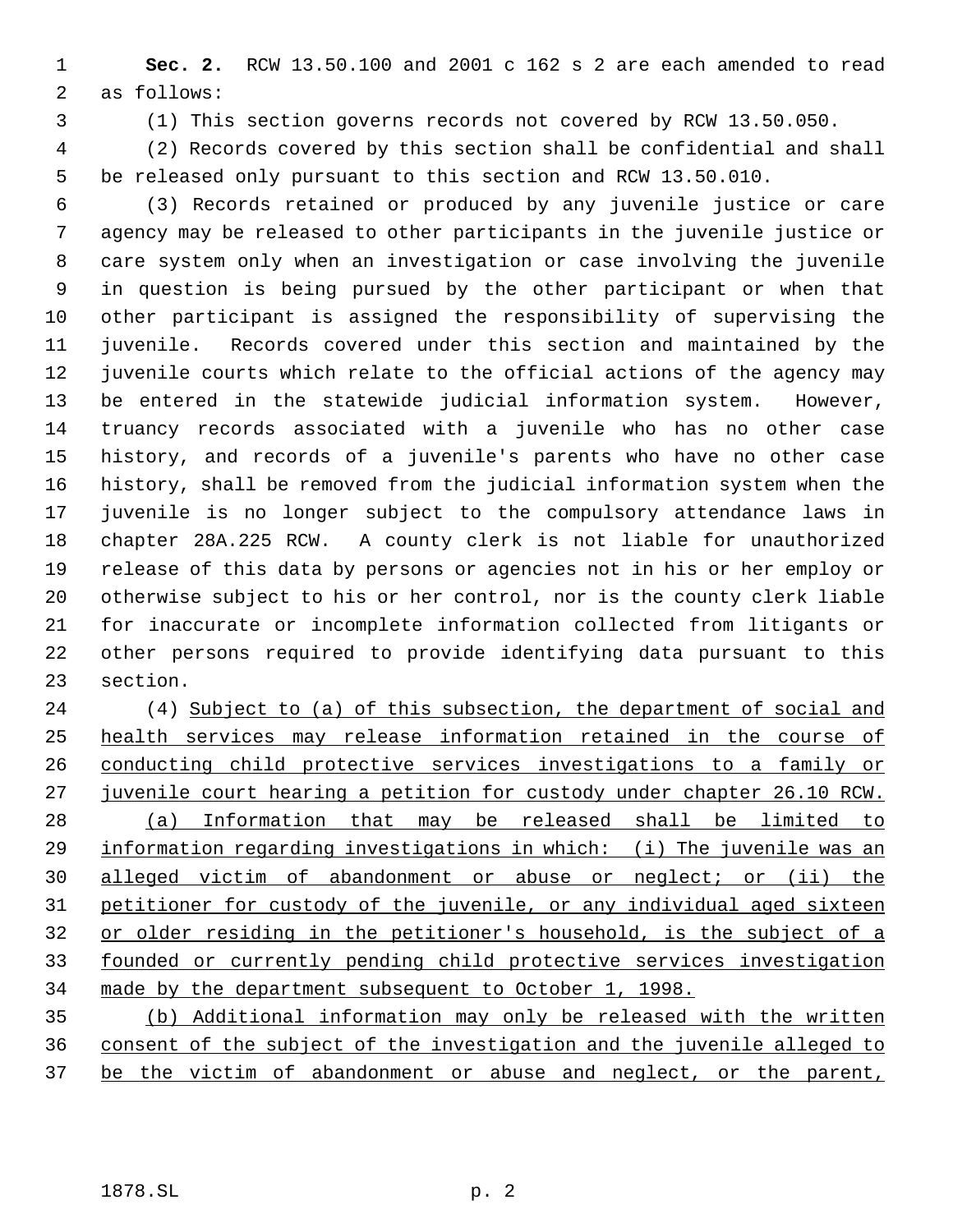custodian, guardian, or personal representative of the juvenile, or by court order obtained with notice to all interested parties.

 (5) Any disclosure of records or information by the department of social and health services pursuant to this section shall not be deemed a waiver of any confidentiality or privilege attached to the records or information by operation of any state or federal statute or regulation, and any recipient of such records or information shall maintain it in 8 such a manner as to comply with such state and federal statutes and 9 regulations and to protect against unauthorized disclosure.

 (6) A contracting agency or service provider of the department of social and health services that provides counseling, psychological, psychiatric, or medical services may release to the office of the family and children's ombudsman information or records relating to services provided to a juvenile who is dependent under chapter 13.34 RCW without the consent of the parent or guardian of the juvenile, or of the juvenile if the juvenile is under the age of thirteen years, unless such release is otherwise specifically prohibited by law.

 $((+5))$   $(7)$  A juvenile, his or her parents, the juvenile's attorney and the juvenile's parent's attorney, shall, upon request, be given access to all records and information collected or retained by a juvenile justice or care agency which pertain to the juvenile except:

 (a) If it is determined by the agency that release of this information is likely to cause severe psychological or physical harm to the juvenile or his or her parents the agency may withhold the information subject to other order of the court: PROVIDED, That if the court determines that limited release of the information is appropriate, the court may specify terms and conditions for the release of the information; or

 (b) If the information or record has been obtained by a juvenile justice or care agency in connection with the provision of counseling, psychological, psychiatric, or medical services to the juvenile, when the services have been sought voluntarily by the juvenile, and the juvenile has a legal right to receive those services without the consent of any person or agency, then the information or record may not be disclosed to the juvenile's parents without the informed consent of the juvenile unless otherwise authorized by law; or

(c) That the department of social and health services may delete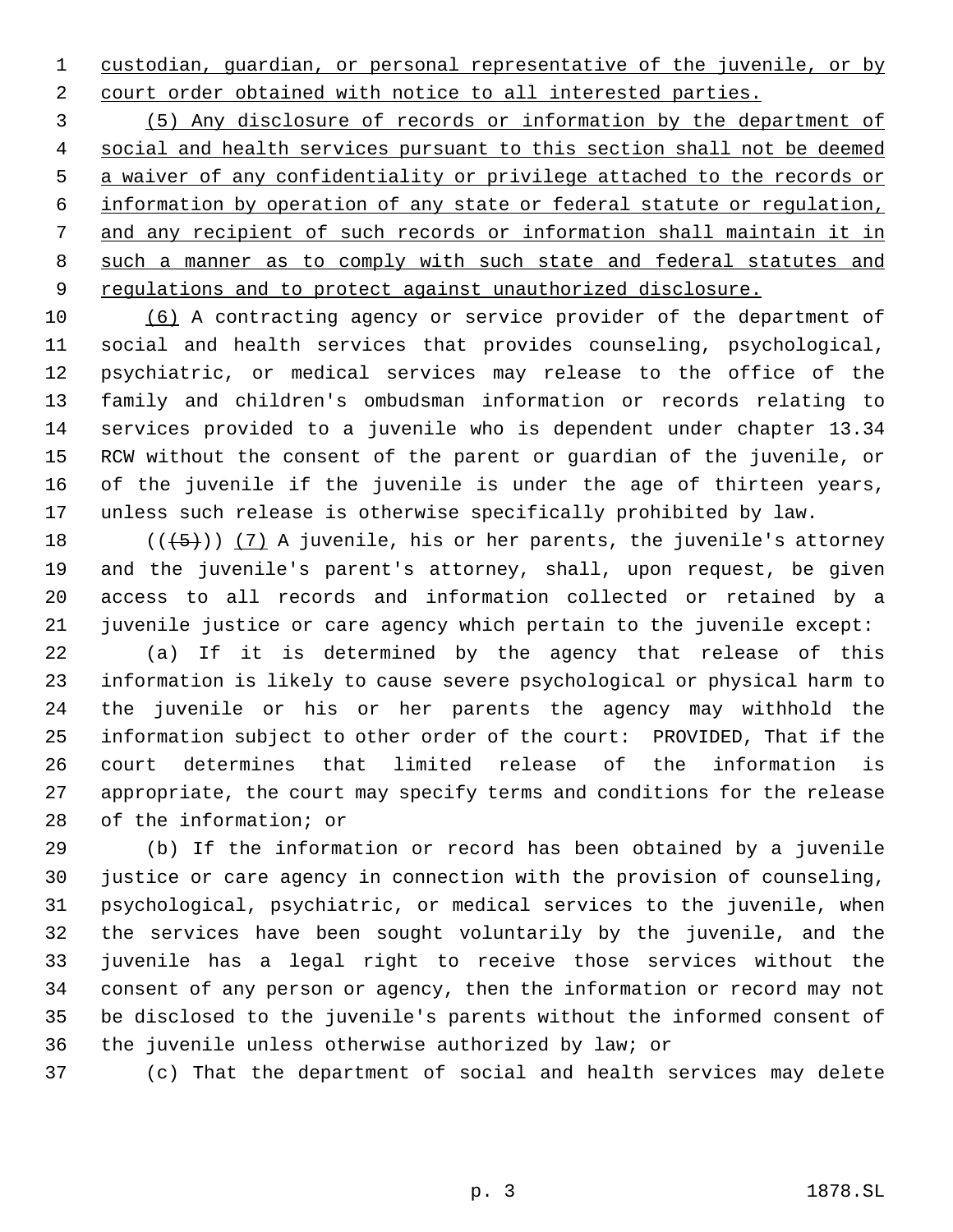the name and identifying information regarding persons or organizations who have reported alleged child abuse or neglect.

 (( $(6)$ )) (8) A juvenile or his or her parent denied access to any 4 records following an agency determination under subsection  $((+5))$  (7) of this section may file a motion in juvenile court requesting access to the records. The court shall grant the motion unless it finds access may not be permitted according to the standards found in 8 subsection( $(s-(5+))$   $(7)(a)$  and (b) of this section.

 $((\langle 7\rangle)(9)$  The person making a motion under subsection  $((\langle 6\rangle)(8)$  of this section shall give reasonable notice of the motion to all parties to the original action and to any agency whose records will be affected by the motion.

 $((+8))$   $(10)$  Subject to the rules of discovery in civil cases, any party to a proceeding seeking a declaration of dependency or a termination of the parent-child relationship and any party's counsel and the guardian ad litem of any party, shall have access to the records of any natural or adoptive child of the parent, subject to the 18 limitations in subsection  $((+5))$   $(7)$  of this section. A party denied access to records may request judicial review of the denial. If the party prevails, he or she shall be awarded attorneys' fees, costs, and an amount not less than five dollars and not more than one hundred dollars for each day the records were wrongfully denied.

23 ( $(\langle 49 \rangle)$ ) (11) No unfounded allegation of child abuse or neglect as defined in RCW 26.44.020(12) may be disclosed to a child-placing agency, private adoption agency, or any other licensed provider.

 **Sec. 3.** RCW 26.10.030 and 2000 c 135 s 3 are each amended to read as follows:

 (1) Except as authorized for proceedings brought under chapter 13.34 RCW, or chapter 26.50 RCW in district or municipal courts, a child custody proceeding is commenced in the superior court by a person other than a parent, by filing a petition seeking custody of the child in the county where the child is permanently resident or where the child is found, but only if the child is not in the physical custody of one of its parents or if the petitioner alleges that neither parent is a suitable custodian. In proceedings in which the juvenile court has not exercised concurrent jurisdiction and prior to a child custody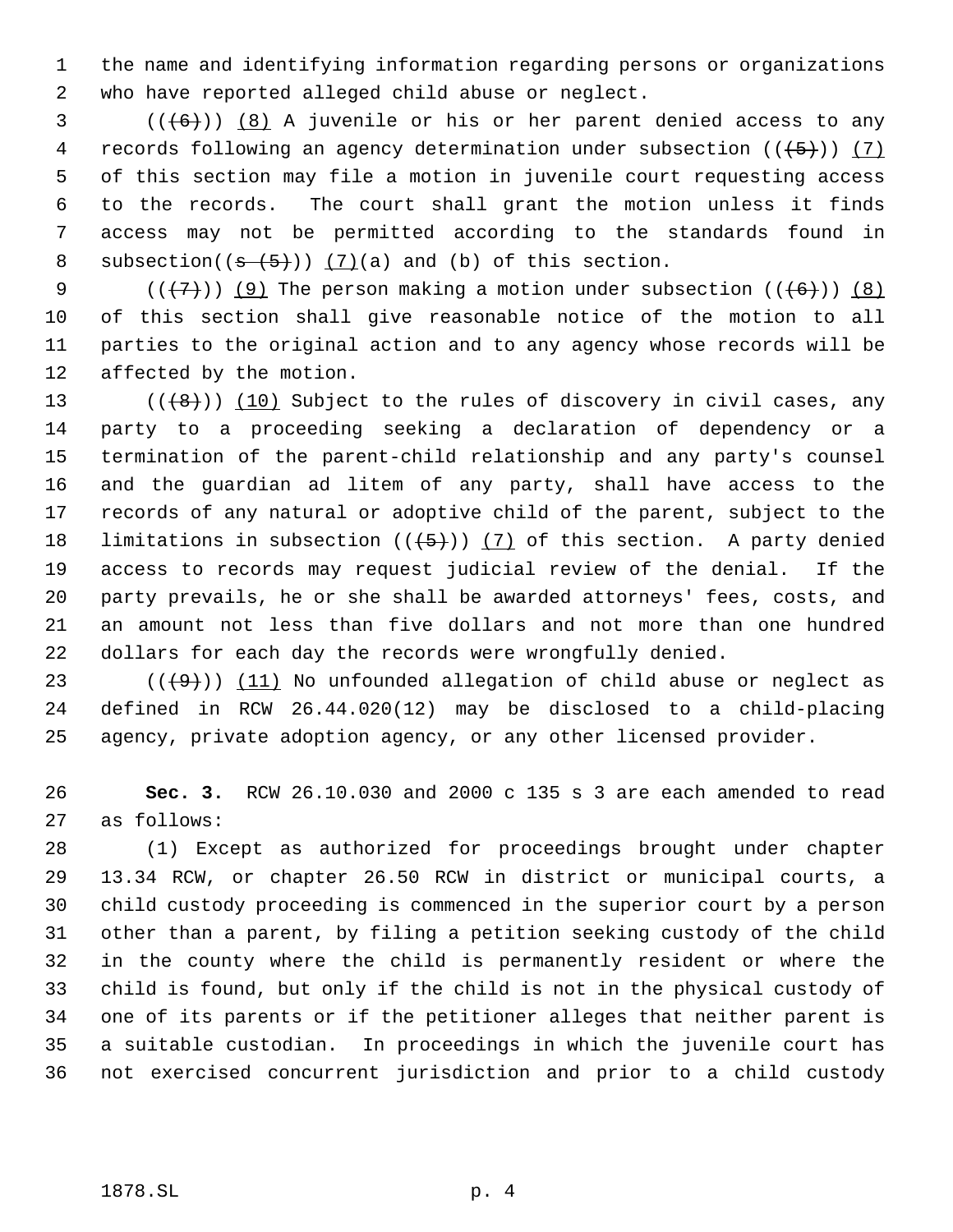hearing, the court shall determine if the child is the subject of a pending dependency action.

 (2) Notice of a child custody proceeding shall be given to the child's parent, guardian and custodian, who may appear and be heard and may file a responsive pleading. The court may, upon a showing of good cause, permit the intervention of other interested parties.

 (3) The petitioner shall include in the petition the names of any adult members of the petitioner's household.

 NEW SECTION. **Sec. 4.** A new section is added to chapter 26.50 RCW to read as follows:

 In addition to the information required to be included in the judicial information system under RCW 26.50.160, the data base shall contain the names of any adult cohabitant of a petitioner to a third-party custody action under chapter 26.10 RCW.

 **Sec. 5.** RCW 43.43.830 and 2002 c 229 s 3 are each amended to read as follows:

 Unless the context clearly requires otherwise, the definitions in this section apply throughout RCW 43.43.830 through 43.43.840.

(1) "Applicant" means:

 (a) Any prospective employee who will or may have unsupervised access to children under sixteen years of age or developmentally disabled persons or vulnerable adults during the course of his or her employment or involvement with the business or organization;

 (b) Any prospective volunteer who will have regularly scheduled unsupervised access to children under sixteen years of age, developmentally disabled persons, or vulnerable adults during the course of his or her employment or involvement with the business or organization under circumstances where such access will or may involve groups of (i) five or fewer children under twelve years of age, (ii) three or fewer children between twelve and sixteen years of age, (iii) 31 developmentally disabled persons, or (iv) vulnerable adults;  $((\theta \cdot \hat{r}))$ 

32 (c) Any prospective adoptive parent, as defined in RCW 26.33.020; or

 (d) Any prospective custodian in a nonparental custody proceeding under chapter 26.10 RCW.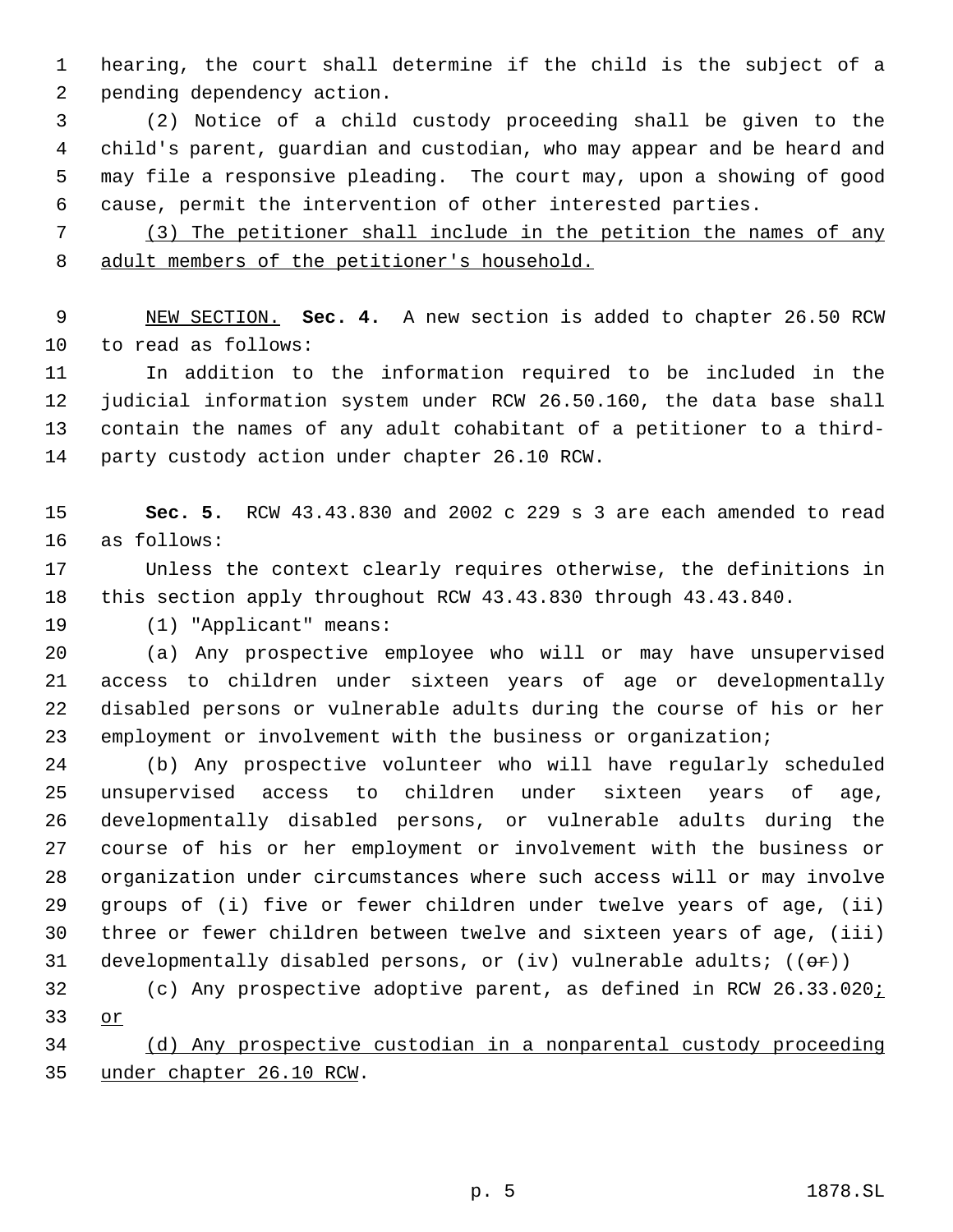(2) "Business or organization" means a business or organization licensed in this state, any agency of the state, or other governmental entity, that educates, trains, treats, supervises, houses, or provides recreation to developmentally disabled persons, vulnerable adults, or children under sixteen years of age, including but not limited to public housing authorities, school districts, and educational service districts.

 (3) "Civil adjudication" means a specific court finding of sexual abuse or exploitation or physical abuse in a dependency action under RCW 13.34.040 or in a domestic relations action under Title 26 RCW. In the case of vulnerable adults, civil adjudication means a specific court finding of abuse or financial exploitation in a protection proceeding under chapter 74.34 RCW. It does not include administrative proceedings. The term "civil adjudication" is further limited to court findings that identify as the perpetrator of the abuse a named individual, over the age of eighteen years, who was a party to the dependency or dissolution proceeding or was a respondent in a protection proceeding in which the finding was made and who contested the allegation of abuse or exploitation.

 (4) "Conviction record" means "conviction record" information as defined in RCW 10.97.030(3) relating to a crime against children or other persons committed by either an adult or a juvenile. It does not include a conviction for an offense that has been the subject of an expungement, pardon, annulment, certificate of rehabilitation, or other equivalent procedure based on a finding of the rehabilitation of the person convicted, or a conviction that has been the subject of a pardon, annulment, or other equivalent procedure based on a finding of innocence. It does include convictions for offenses for which the defendant received a deferred or suspended sentence, unless the record has been expunged according to law.

 (5) "Crime against children or other persons" means a conviction of any of the following offenses: Aggravated murder; first or second degree murder; first or second degree kidnaping; first, second, or third degree assault; first, second, or third degree assault of a child; first, second, or third degree rape; first, second, or third degree rape of a child; first or second degree robbery; first degree arson; first degree burglary; first or second degree manslaughter; first or second degree extortion; indecent liberties; incest; vehicular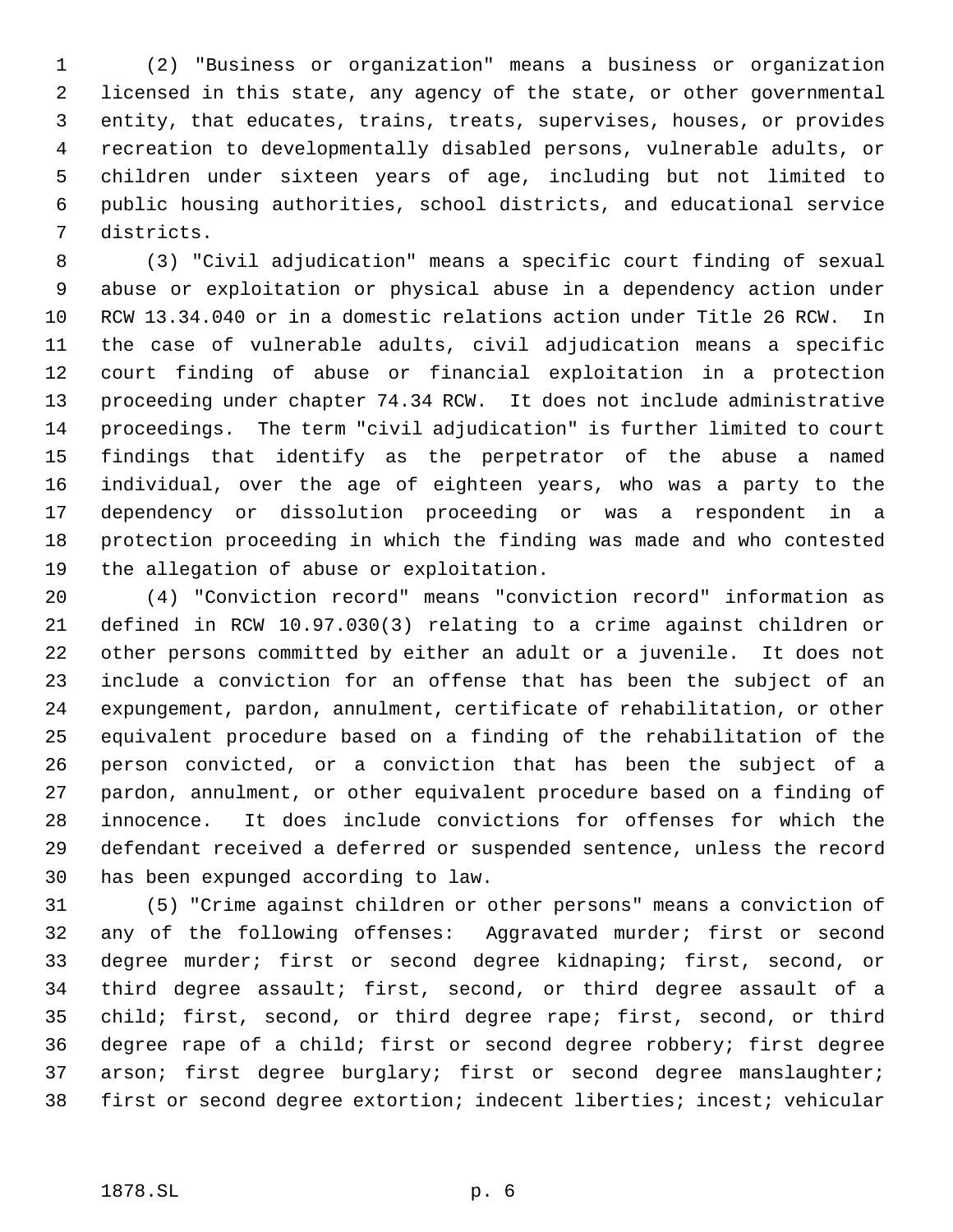homicide; first degree promoting prostitution; communication with a minor; unlawful imprisonment; simple assault; sexual exploitation of minors; first or second degree criminal mistreatment; endangerment with a controlled substance; child abuse or neglect as defined in RCW 26.44.020; first or second degree custodial interference; first or second degree custodial sexual misconduct; malicious harassment; first, second, or third degree child molestation; first or second degree sexual misconduct with a minor; patronizing a juvenile prostitute; child abandonment; promoting pornography; selling or distributing erotic material to a minor; custodial assault; violation of child abuse restraining order; child buying or selling; prostitution; felony 12 indecent exposure; criminal abandonment; or any of these crimes as they may be renamed in the future.

 (6) "Crimes relating to drugs" means a conviction of a crime to manufacture, delivery, or possession with intent to manufacture or deliver a controlled substance.

 (7) "Crimes relating to financial exploitation" means a conviction for first, second, or third degree extortion; first, second, or third 19 degree theft; first or second degree robbery; forgery; or any of these crimes as they may be renamed in the future.

 (8) "Disciplinary board final decision" means any final decision issued by a disciplining authority under chapter 18.130 RCW or the secretary of the department of health for the following businesses or professions:

- (a) Chiropractic;
- (b) Dentistry;
- (c) Dental hygiene;
- (d) Massage;
- (e) Midwifery;
- (f) Naturopathy;
- (g) Osteopathic medicine and surgery;
- (h) Physical therapy;
- (i) Physicians;
- (j) Practical nursing;
- (k) Registered nursing; and
- (l) Psychology.
- "Disciplinary board final decision," for real estate brokers and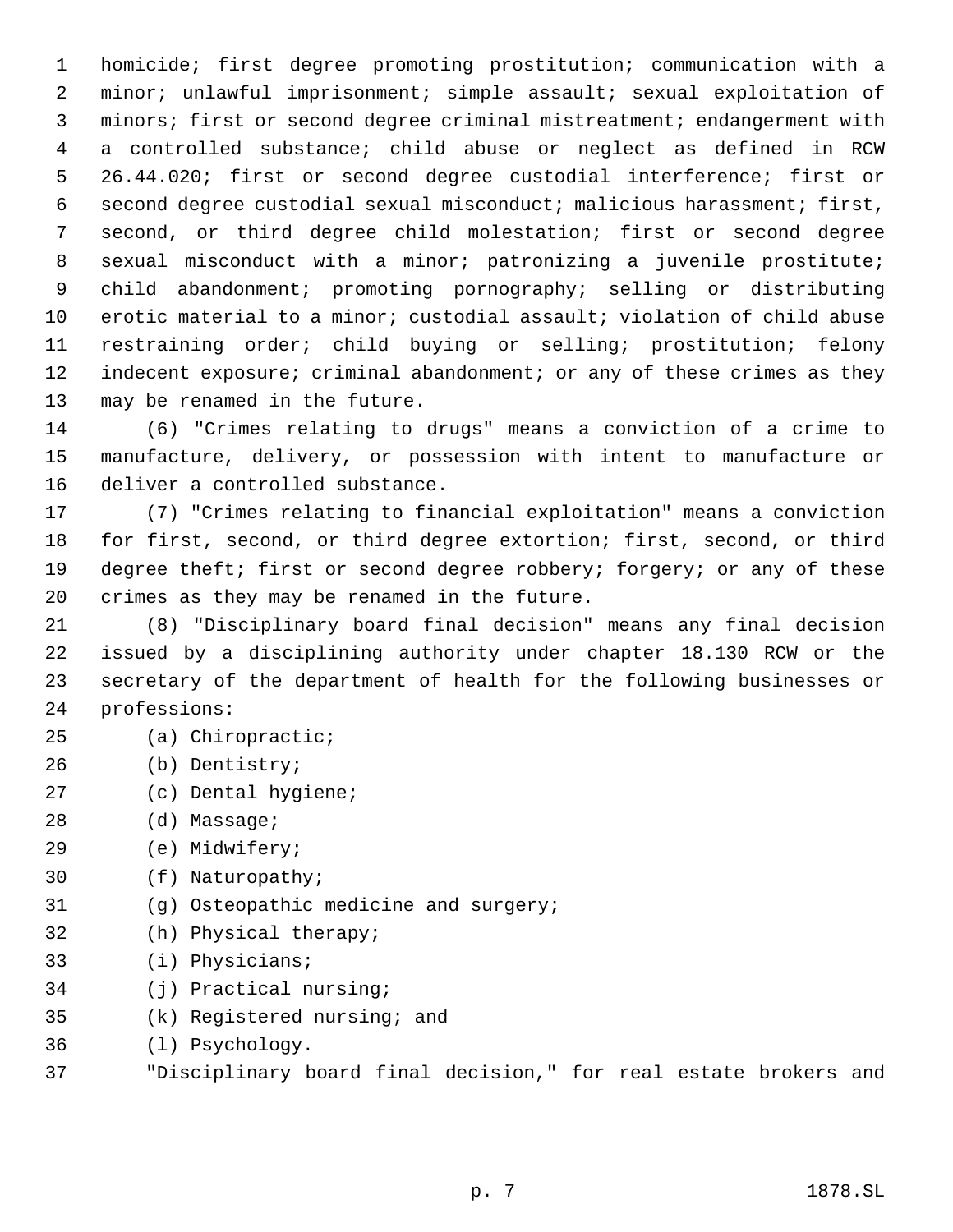salespersons, means any final decision issued by the director of the department of licensing for real estate brokers and salespersons.

(9) "Unsupervised" means not in the presence of:

 (a) Another employee or volunteer from the same business or organization as the applicant; or

 (b) Any relative or guardian of any of the children or developmentally disabled persons or vulnerable adults to which the applicant has access during the course of his or her employment or involvement with the business or organization.

 (10) "Vulnerable adult" means "vulnerable adult" as defined in chapter 74.34 RCW, except that for the purposes of requesting and receiving background checks pursuant to RCW 43.43.832, it shall also include adults of any age who lack the functional, mental, or physical ability to care for themselves.

 (11) "Financial exploitation" means the illegal or improper use of a vulnerable adult or that adult's resources for another person's profit or advantage.

 (12) "Agency" means any person, firm, partnership, association, corporation, or facility which receives, provides services to, houses or otherwise cares for vulnerable adults.

 NEW SECTION. **Sec. 6.** A new section is added to chapter 26.10 RCW to read as follows:

 (1) A party seeking a custody order shall submit, along with his or her motion, an affidavit declaring that the child is not in the physical custody of one of its parents or that neither parent is a suitable custodian and setting forth facts supporting the requested order. The party seeking custody shall give notice, along with a copy of the affidavit, to other parties to the proceedings, who may file opposing affidavits.

 (2) The court shall deny the motion unless it finds that adequate cause for hearing the motion is established by the affidavits, in which case it shall set a date for hearing on an order to show cause why the requested order should not be granted.

 NEW SECTION. **Sec. 7.** A new section is added to chapter 26.10 RCW to read as follows:

(1) Every petition filed in proceedings under this chapter shall